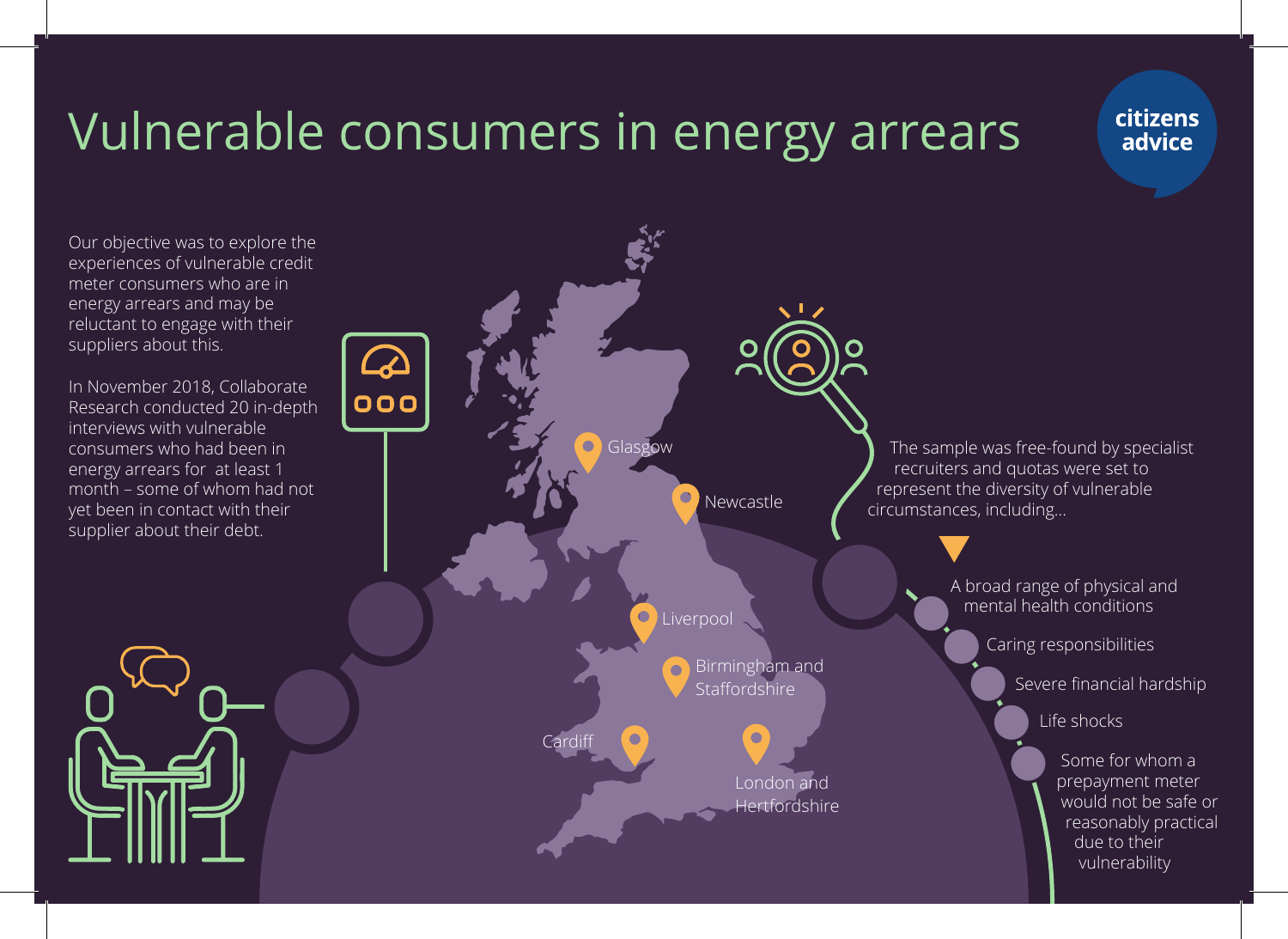## Reasons that vulnerable consumers fall into arrears

- Increased energy bills
- Reduced income
- Knock-on effects of other financial problems

∫ᅃᅵᇜ<br>ᅩ<sup>ℿ</sub>ℿⅎ</sup>

• Money management issues

#### Liz's story

Liz is a part-time working single parent whose son who has been diagnosed with autism and ADHD.

She moved to a new private rental property and subsequently received unexpectedly high bills for both electricity and gas.

She thinks there may be problem with the boiler and that her son switched on the immersion heating by mistake.

Matt's story

Matt was a mortgage adviser and is now on long term sick leave due to the diagnosis of bipolar disorder.

He has had no income for 6 months and is in arrears with his mortgage and other bills but hasn't engaged as this causes anxiety and risks triggering a depressive episode.

> Money management

CIA

He also tends to overspend when he experiences a manic episode.

Increased energy bill

### Barriers to engagement for vulnerable consumers who are in arrears

- Distraction by a life shock
- Limited capacity to engage due to a health condition
- Complex needs, including multiple debts and benefits problems
- Challenges accessing support including difficulty communicating by phone or getting out to appointments

Vulnerable consumers currently lack a positive motivation to make contact with suppliers due to low awareness of the repayment options and support available.

In addition, some have had poor experiences of past supplier contact which can act as a deterrent to future engagement.

#### Rose's story

Rose's brother died unexpectedly and the funeral costs made her fall behind with her energy bills.

She delayed contacting her energy supplier because her grief and depression was all-consuming for several months following his death.

#### John's story

John has COPD and uses oxygen 15 hours per day. This means he can find it difficult to concentrate.

He has debts in several areas but generally finds it difficult to focus on his financial difficulties because of his physical condition.

He forgot to apply for his Warm Home Discount this year and hasn't yet contacted any of his creditors.

**Distracted** by life shock

Limited capacity to engage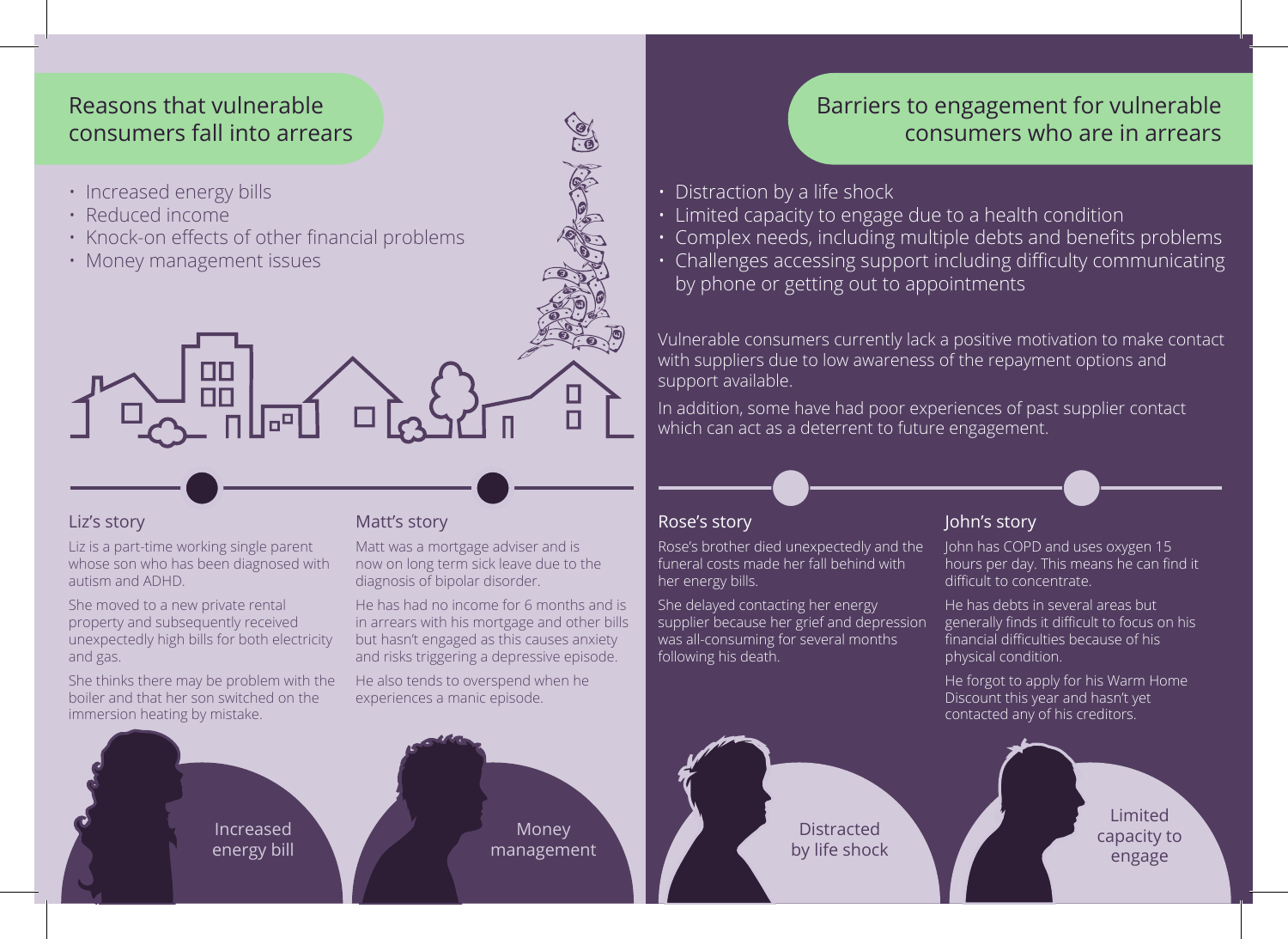## Mixed experiences reported by those who have engaged with their supplier

While there were some examples of good practice, this research suggests room for improvement in the consistency of suppliers' approaches...

#### Maria's story

failed direct debits but she didn't feel pressured.

She then phoned them and felt her situation was understood and she was not being judged by the agent.

She was offered a cheaper tariff which meant she could pay back the debt and for her ongoing usage for only a small increase in cost. The agent recognised that she was on the Priority Services Register (PRS). However, she doesn't think this was the defining factor in her positive experience, rather that it was just good customer service.

#### Kate's story

POSITIVE<br>Maria's electricity supplier contacted her by email about Maria's electricity supplier contacted her by email<br>And the didn't fool prossured about Maria and what and what foo sharp receiving toxt Kate was struggling to pay her full bill so was repaying what and when she could. She began receiving text messages daily which caused her stress and anxiety, affecting her mental health.

> She phoned her supplier and found them to be "stern". She was asked if she could repay the arrears in its entirety and she said no. They then agreed a new date for her to repay. The agent did not ask about her personal circumstances and there was no indication that they were aware that she was on the PSR. There was no offer of a repayment plan.

# experience

# Few have accessed specialist support such as independent debt advice



Positive

This suggests that referral pathways are not working effectively.

In addition, the current framing of 'debt advice' is not appealing to consumers:

- Not well understood
- Some don't feel they need money management advice
- Privacy concerns
- Focus on debt too narrow
- Need for advocacy on their behalf rather than just advice

However, where support has been accessed it can make a positive difference...

#### Peter's story

When Peter stopped getting benefit payments and was in a financial crisis, he was able to access support from his local Citizens Advice because of its close links with his GP surgery.

A Citizens Advice adviser comes to the surgery each week and his GP referred him when he presented with his situation.

The adviser made an appointment for him and contacted the DWP on his behalf. It took a long time to get through to the DWP which would not have been possible for Peter given his mental health problem and also as it would have cost a lot of money.

Successful support experience